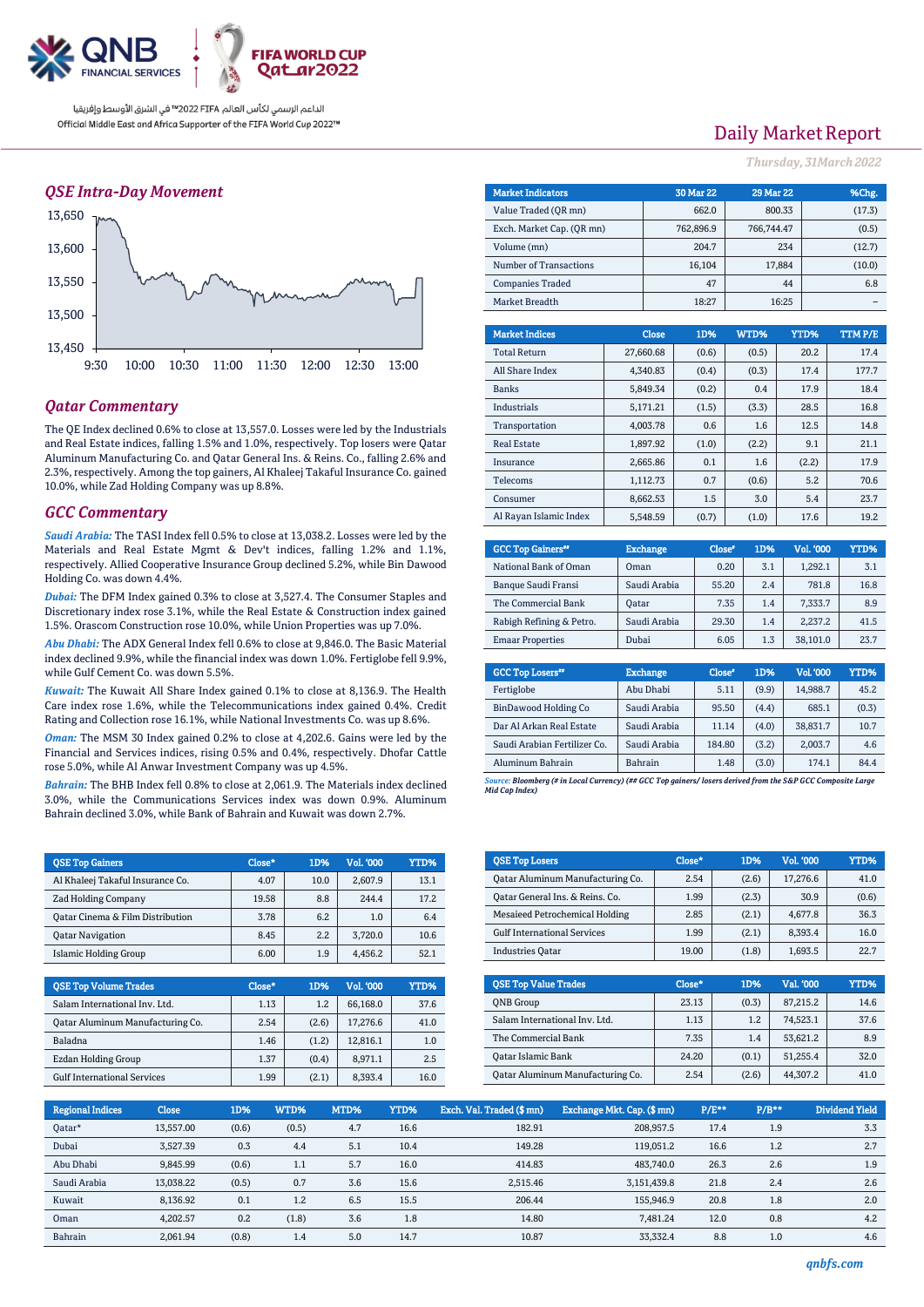

# Daily Market Report

*Thursday, 31March2022*

*Source: Bloomberg, Qatar Stock Exchange, Tadawul, Muscat Securities Market and Dubai Financial Market (\*\* TTM; \* Value traded (\$ mn) do not include special trades, if any)*

### *Qatar Market Commentary*

- The QE Index declined 0.6% to close at 13,557.0. The Industrials and Real Estate indices led the losses. The index fell on the back of selling pressure from Qatari and Arab shareholders despite buying support from GCC and Foreign shareholders.
- Qatar Aluminum Manufacturing Co. and Qatar General Ins. & Reins. Co. were the top losers, falling 2.6% and 2.3%, respectively. Among the top gainers, Al Khaleej Takaful Insurance Co. gained 10.0%, while Zad Holding Company was up 8.8%.
- Volume of shares traded on Wednesday fell by 12.7% to 204.7mn from 234.4mn on Tuesday. Further, as compared to the 30-day moving average of 302.4mn, volume for the day was 32.3% lower. Salam International Inv. Ltd. and Qatar Aluminum Manufacturing Co. were the most active stocks, contributing 32.3% and 8.4% to the total volume, respectively.

| <b>Overall Activity</b>        | Buy %* | Sell %* | Net (QR)          |
|--------------------------------|--------|---------|-------------------|
| Qatari Individuals             | 37.68% | 47.03%  | (61,883,393.6)    |
| <b>Oatari Institutions</b>     | 22.24% | 28.54%  | (41,694,658.7)    |
| Oatari                         | 59.93% | 75.57%  | (103, 578, 052.3) |
| <b>GCC</b> Individuals         | 0.41%  | 0.32%   | 560,417.0         |
| <b>GCC</b> Institutions        | 1.75%  | 0.81%   | 6,229,287.5       |
| GCC                            | 2.16%  | 1.13%   | 6.789.704.5       |
| Arab Individuals               | 8.06%  | 8.78%   | (4,738,227.3)     |
| <b>Arab Institutions</b>       | 0.00%  | 0.00%   |                   |
| Arab                           | 8.06%  | 8.78%   | (4,738,227.3)     |
| Foreigners Individuals         | 3.18%  | 2.64%   | 3,558,501.7       |
| <b>Foreigners Institutions</b> | 26.68% | 11.88%  | 97,968,073.3      |
| Foreigners                     | 29.86% | 14.52%  | 101.526.575.1     |

*Source: Qatar Stock Exchange (\*as a % of traded value)*

## *Earnings Releases, Global Economic Data, and Earnings Calendar*

#### Earnings Releases

| Company                                  | <b>Market</b> | <b>Currency</b> | Revenue (mn)<br>402021 | % Change<br>YoY | <b>Operating Profit</b><br>$(mn)$ 402021 | % Change<br>YoY | Net Profit<br>$(mn)$ 4Q2021 | % Change YoY |
|------------------------------------------|---------------|-----------------|------------------------|-----------------|------------------------------------------|-----------------|-----------------------------|--------------|
| Saudi Parts Center Co                    | Saudi Arabia  | <b>SR</b>       | 80.6                   | 3.8%            | 6.4                                      | $-36.7%$        | 5.7                         | $-42.8%$     |
| United International Transportation Co.* | Saudi Arabia  | <b>SR</b>       | 988.1                  | 2.4%            | 230.2                                    | $-2.3.4%$       | 219.9                       | 8.6%         |
| Basic Chemical Industries Co.*           | Saudi Arabia  | <b>SR</b>       | 513.4                  | 2.6%            | 74.4                                     | 10.2%           | 57.7                        | 12.8%        |
| Almasane Alkobra Mining Co               | Saudi Arabia  | <b>SR</b>       | 586.7                  | 56.4%           | 216.6                                    | $-75.6%$        | 197.3                       | 122.1%       |
| Tourism Enterprise Co.*                  | Saudi Arabia  | <b>SR</b>       | 16.0                   | $-0.5%$         | (12.9)                                   | N/A             | (14.0)                      | N/A          |
| Saudi Marketing Co.*                     | Saudi Arabia  | <b>SR</b>       | 1.7                    | $-11.4%$        | 0.1                                      | $-27.9%$        | 0.0                         | $-46.4%$     |

*Source: Company data, DFM, ADX, MSM, TASI, BHB. (\*Financial for FY2021)*

#### Global Economic Data

| <b>Date</b> | <b>Market</b> | <b>Source</b>                      | <b>Indicator</b>                 | Period | <b>Actual</b> | <b>Consensus</b> | <b>Previous</b> |
|-------------|---------------|------------------------------------|----------------------------------|--------|---------------|------------------|-----------------|
| 03-30       | <b>US</b>     | Mortgage Bankers Association       | <b>MBA Mortgage Applications</b> | 25-Mar | $-0.068$      | -                | $-0.081$        |
| 03-30       | <b>US</b>     | Automatic Data Processing, Inc.    | <b>ADP Employment Change</b>     | Mar    | 455k          | 450k             | 486k            |
| 03-30       | <b>US</b>     | <b>Bureau of Economic Analysis</b> | GDP Annualized OoO               | 4Q T   | 0.069         | 0.07             | 0.07            |
| 03-30       | <b>US</b>     | <b>Bureau of Economic Analysis</b> | <b>Personal Consumption</b>      | 4Q T   | 0.025         | 0.031            | 0.031           |
| 03-30       | <b>US</b>     | <b>Bureau of Economic Analysis</b> | <b>GDP Price Index</b>           | 4Q T   | 0.071         | 0.071            | 0.071           |
| 03-30       | <b>US</b>     | <b>Bureau of Economic Analysis</b> | Core PCE OoO                     | 4Q T   | 0.05          | 0.05             | 0.05            |
| 03-30       | EU            | <b>European Commission</b>         | <b>Economic Confidence</b>       | Mar    | 108.5         | 108              | 113.9           |
| 03-30       | EU            | <b>European Commission</b>         | <b>Industrial Confidence</b>     | Mar    | 10.4          | 8.9              | 14.1            |
| 03-30       | <b>EU</b>     | <b>European Commission</b>         | Services Confidence              | Mar    | 14.4          | 10               | 12.9            |
| 03-30       | EU            | <b>European Commission</b>         | <b>Consumer Confidence</b>       | Mar F  | $-18.7$       | ۰                | $-18.7$         |
| 03-30       | Germany       | German Federal Statistical Office  | CPI MoM                          | Mar P  | 0.025         | 0.016            | 0.009           |
| 03-30       | Germany       | German Federal Statistical Office  | <b>CPI YoY</b>                   | Mar P  | 0.073         | 0.062            | 0.051           |
| 03-30       | Germany       | German Federal Statistical Office  | <b>CPI EU Harmonized MoM</b>     | Mar P  | 0.025         | 0.019            | 0.009           |
| 03-30       | Germany       | German Federal Statistical Office  | <b>CPI EU Harmonized YoY</b>     | Mar P  | 0.076         | 0.068            | 0.055           |
| 03-30       | Japan         | <b>METI</b>                        | <b>Retail Sales YoY</b>          | Feb    | $-0.008$      | $-0.003$         | 0.016           |
| 03-30       | Japan         | <b>METI</b>                        | <b>Retail Sales MoM</b>          | Feb    | $-0.008$      | $-0.003$         | $-0.019$        |

*Source: Bloomberg (s.a. = seasonally adjusted; n.s.a. = non-seasonally adjusted; w.d.a. = working day adjusted)*

### Earnings Calendar

| <b>Tickers</b> | <b>Company Name</b>       | Date of reporting 1Q2022 results | No. of days remaining | <b>Status</b> |
|----------------|---------------------------|----------------------------------|-----------------------|---------------|
| QIBK           | Qatar Islamic Bank        | 12-Apr-22                        | $\overline{16}$       | Due           |
| <b>OFLS</b>    | <b>Qatar Fuel Company</b> | 13-Apr-22                        | ιJ                    | Due           |
| <b>ABOK</b>    | Ahli Bank                 | 19-Apr-22                        | 19                    | Due           |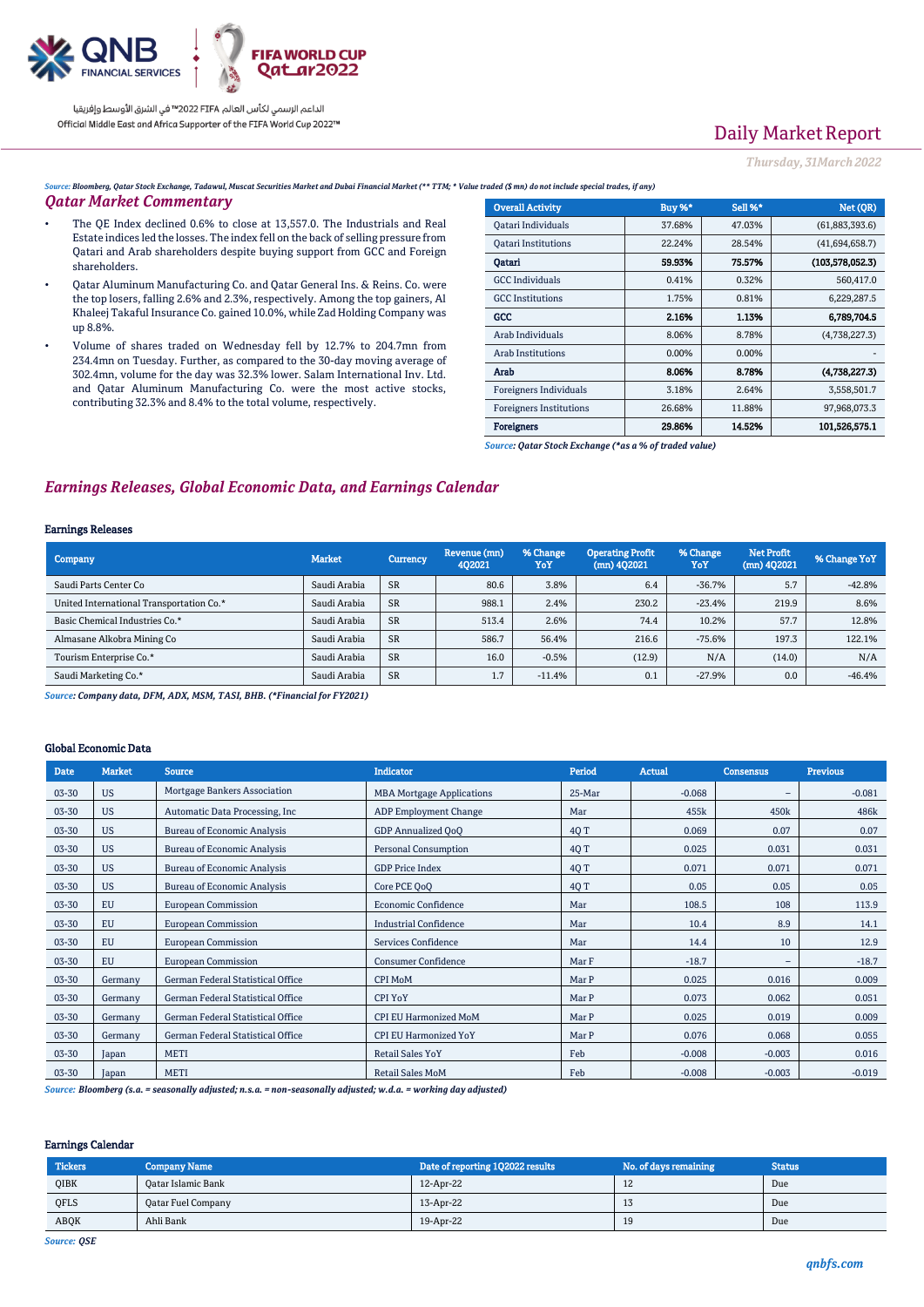

## *Qatar*

- ERES reports net loss of QR172.4mn in 4Q2021 Ezdan Holding Group (ERES) reported net loss of QR172.4mn in 4Q2021 as compared to net profit of QR139.4mn in 4Q2020 and net profit of QR61.2mn in 3Q2021. EPS amounted to QR0.0023 in FY2021 as compared to QR0.013 in FY2020. The Board of Directors has recommended no dividends for the financial year ended December 31, 2021. (QSE)
- ERES announces date to pay principal and profit to bondholders  $-$  Ezdan  $\,$ Holding Group (ERES) announced that Ezdan Sukuk Limited, its whollyowned subsidiary, pursuant to the Terms and Conditions of the Notes and the Final Terms, will pay its Global Medium-Term Note (GMTN) holders' the principal and Profit payment on April 05, 2022. Below is the announcement in full: US \$500,000,000 @ 4.875%. Guaranteed Notes due April 5, 2022 (Reference - ISIN XS1590806508) (the "Notes") Issued by Ezdan Sukuk Limited (the "Issuer") The Issuer a wholly owned subsidiary of Ezdan Holding Group Q.P.S.C hereby gives notice that pursuant to the Terms and Conditions of the Notes and the Final Terms, it will pay Noteholders U.S. \$500,000,000.00 towards Principal and US \$12,190,000.00 towards profit on the Final Payment Date falling due on April 5, 2022. Terms defined in this Notice shall have the meaning given to them in the Terms and Conditions of the Notes and the Final Terms.  $(OSE)$
- ERES announces board of directors meeting results Ezdan Holding Group (ERES) announced the results of its Board of Directors' meeting held on 30 March 2022 and approved 1. Approval of the financial statements for the year ended on December 31, 2021 and rendering the recommendation to the Assembly General Meeting for approval. 2. The Board of Directors recommended to the AGM no dividends distribution for the financial year ended on December 31, 2021. 3. Submitting a recommendation to the AGM regarding the settlement of amounts due to SAK Holding Group in the developed real estate projects via partnership scheme in compliance with the decision of the AGM issued on 20/11/2013, by selecting the best valuations prepared by the approved valuation offices. 4. Submitting a recommendation to the Extraordinary and Ordinary General Assembly meetings to approve increasing the percentage of non-Qatari ownership in the Group's share capital to 100% after obtaining all the necessary approvals from the competent authorities and completing obtaining the approval from the Cabinet in accordance with the provisions of Article (7) of Law no. (1) of 2019 On Regulating Non-Qatari Capital Investment in the Economic Activity. 5. Submitting a recommendation to the Extraordinary and Ordinary General Assembly meetings to approve the proposed amendments and additions to the articles of association of Ezdan Holding Group to comply with Law No. (8) of 2021 amending some provisions of the Commercial Companies Law promulgated by Law No. (11) of 2015 and Corporate Governance System No. (5) of 2016 (you can review Amendments to the Group's website [https://www.ezdanholding.qa.\)](https://www.ezdanholding.qa/) 6. Delegating the Chairman / or the Vice Chairman and / or whomever the Board delegates to sign the amended Articles of Association of the Group and complete the necessary procedures in this regard. 7. Inviting the Ordinary General Assembly Meeting and the Extraordinary General Assembly Meeting of the Group to convene and approve their agendas.  $(OSE)$
- S&P: Ezdan 'short-term default risk is remote' as it gets funding S&P said Ezdan's "short-term default risk is now remote" after the Qatari realestate developer got 830mn-riyal financing to address \$500mn sukuk maturing April 5, 2022. The company had an estimated cash of 1.1bn riyals at the end of 2021, which could also be used to repay the sukuk; and raised Ezdan rating to B- from CCC, and the issue rating on its maturing sukuk to CCC+ from CCC-. S&P expects Ezdan's revenue to increase by more than 40% in 2022, supported by rental rate rises in its residential segment and upside from the soccer World Cup for its hotels. (Bloomberg)
- Adding the bonus shares of Mekdam Holding Group Qatar Central Securities Depository has deposited the bonus shares of Mekdam Holding Group, the new total shares are (68,000,000). The bonus shares will be available for trading starting from Thursday 31 March 2022. (QSE)

# Daily Market Report

*Thursday, 31March2022*

- Salam International holds its EGM and approves the amendments to the Company's Articles of Association – Salam International Investment Limited (SIIS) held its Extraordinary General Meeting (EGM) on Tuesday, 29th March 2022, with a valid quorum. The EGM approved the amendments made to the Articles of Association of the Company, in order to comply with the amendments to the Commercial Companies Law No. 11 of 2015, issued under Law No. 8 of 2021. (QSE)
- QEWS to disclose its 1Q2022 financial results on April 17 Qatar Electricity & Water Co. to disclose its financial statement for the period ending March 31, 2022 on April 17, 2022. (QSE)
- MCIT to launch data privacy law Qatar is emerging as one of the leading countries in the world in technology adaptation and innovation. These technologies point out potential gains in terms of robustness, security, flexibility, and reliability of public infrastructures running in cities and services delivered to urban dwellers, discussed experts at the Smart City Expo Doha 2022.The panel discussion entitled 'Reshaping Digital Public Services - Unleashing the potential of disruptive technologies in urban management' was held under Smart City Expo Doha 2022. The discussion shed light on different enabling technologies such as artificial intelligence, blockchain, cloud computing or Internet of Things which depict a huge trans-formation of urban management in the coming years and decades. Mashael Ali Al Hammadi, Acting Assistant Undersecretary of Information Technology Affairs, Ministry of Communication and Information Technology (MCIT) discussed about cloud computing, digital wellbeing, and clean energy and environment development. "We as a Qatar digital government try to bring the best and the latest technology from cloud computing from the service provider to support the digital transformation and help entities in their journey in the country from manual to cloud computing," she said. "We have collaboration between Qatar and Microsoft, and we will establish three data centers in Qatar. We have more than 50 government and semi-government private sector that have migrated now to the cloud. They have migrated all their services, applications, and data to the cloud in a secure environment," Al Hammadi added. (Peninsula Qatar)
- About QR453mn deals signed at BYH Exhibition 2022 Build Your House (BYH) Exhibition 2022 which concluded yesterday stimulated more trade than previous editions with about QR453mn deals signed during the three-day event. The pioneering expo drew around 10,300 visitors who were introduced to over 200 exhibitors and co-exhibitors. More than 30 speakers from academic institutions, government entities, architectural associations, and leading industry businesses brought innovation, inspiration, and practical insight to participants of the Knowledge Sharing Conference and Smart and Future Living Conference. BYH Exhibition also continued to nurture the development of local interior design talent, with the participation of 10 students in the annual Junior Designer Competition in collaboration with VCUarts Qatar. (Peninsula Qatar)
- Smart payment system soon in Qatar's public transport Smart multipayment options will soon be available across Qatar's public transport as part of the Integrated Automated Fare Collection and Ticketing System which is expected to be rolled out by the Ministry of Transport in the coming months, according to an official. In an interview with The Peninsula on the sidelines of the Smart City Expo Doha 2022, Soubhi Chebib, General Manager of GBM Qatar, which has worked with the MoT on the pioneering project, said residents and visitors in Qatar will soon be able to use integrated and contactless payment options such as the Sila Card or bank cards during their commute through the metro, bus, tram, and taxi. It may be noted that the MoT has launched the Sila project last year to provide commuters the freedom to plan their seamless travels across Qatar according to their own preferences, using real-time information. (Peninsula Qatar)
- Amir opens 3-2-1 Qatar Olympic and Sports Museum Amir HH Sheikh Tamim bin Hamad Al Thani patronized the inauguration ceremony of the 3-2-1 Qatar Olympic and Sports Museum, at Khalifa International Stadium yesterday. HH the Amir toured the various sections of the Museum where he was briefed on the Museums exhibits and its collection that chronicles sports and Qatari athletes, the history of the Olympic Games in Qatar, and the most important developments in sports culture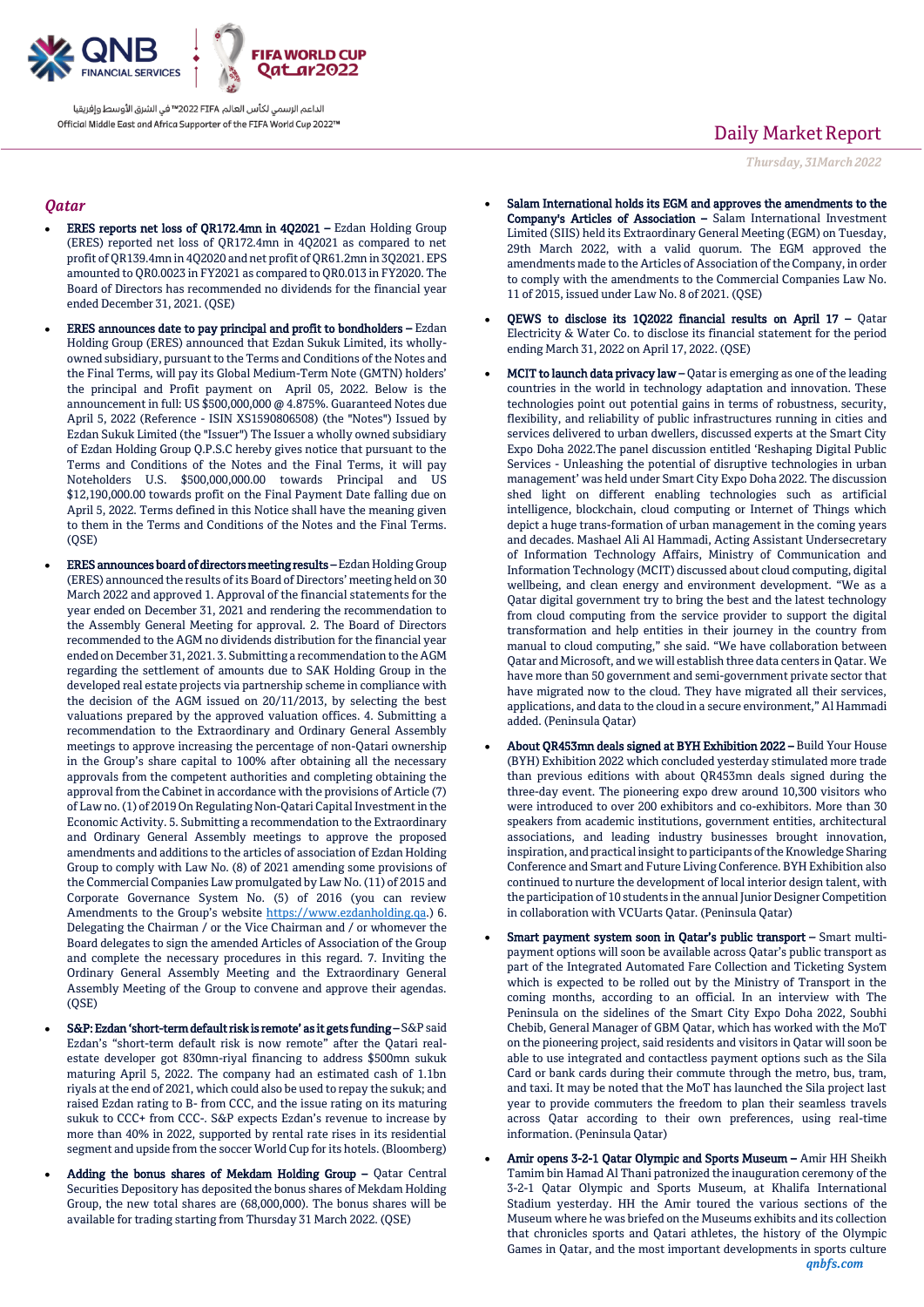

among Arabs in particular and the world in general. The Amir also toured the galleries that house sports collectibles and photos from all over the world, and display screens that include information on the types of sports and Olympic games. The inauguration ceremony included a performance by Qatar Philharmonic Orchestra by the children's choir, and a speech by Chairperson of Qatar Museums HE Sheikha Al Mayassa bint Hamad Al Thani. (Peninsula Qatar)

- WHO opens office in Qatar Minister of Public Health HE Dr. Hanan Mohammed Al Kuwari, and Director-General of the World Health Organization (WHO) Dr. Tedros Adhanom Ghebreyesus inaugurated the WHO country office in Qatar yesterday. The office aims to develop cooperation between Qatar and the world health body, support achievements of the country's national health goals, and contribute to regional and global public health work. The office will strengthen WHO's work with health authorities in Qatar, United Nations agencies, humanitarian and development partners, NGOs, WHO collaborating centers, and the private sector. (Peninsula Qatar)
- Justice Ministry launches real estate brokerage system The Ministry of Justice (MoJ) launched a real estate brokerage system with the aim of providing a portal for self-services to real estate brokers. The new system serves as a direct channel of communication with them, contributing to the provision of real estate brokerage services to them electronically without the need to contact the administration. The Ministry explained that the real estate brokerage system is based on two gates. The first one is the external public for realtors containing self-services through which services can be obtained electronically, and they can also automatically apply to the department after registering with the system. (Peninsula Qatar)
- Jotun inaugurates new 20mn liters production facility in Qatar Jotun, one of the world's leading paint and coatings manufacturers inaugurated a new production facility in the New Industrial Area in Doha, Qatar. The factory is ready for the production of up to 20mn liters of water-borne paints annually. This new factory is Phase 1 of a multi-phase investment plan Jotun has for Qatar in the coming 5 years. 40 employees will be working at the new site. The new facility is built to maximize manufacturing capacity and product innovations to develop high-quality paint solutions for the State of Qatar. Encompassing multiple departments such as production, quality control, raw material warehouse, and administrative offices, the factory has been constructed in compliance with the highest HSEQ standards. The infrastructure boasts of a high level of automation including energy-efficient mixers, fully automatic filling lines, and an automatic dispensing system. (Peninsula Qatar)

### *International*

 US private payrolls rise strongly; higher costs eat into corporate profits - US private employers maintained a brisk pace of hiring in March, in a boost to the labor market recovery, but growth in corporate profits slowed significantly in the fourth quarter amid increasing costs. Private payrolls rose by 455,000 jobs last month after advancing 486,000 in February, the ADP National Employment Report showed on Wednesday. Economists polled by Reuters had forecast private payrolls would increase by 450,000 jobs. Medium-sized and large companies accounted for 80% of the private jobs created last month. Manufacturers added 54,000 jobs, while the leisure and hospitality sector hired 161,000 more workers. There were also sizeable gains in professional and business services payrolls as well as healthcare and education. Trade, transportation, and utilities companies also boosted hiring, but construction hiring slowed for a third straight month. First-time applications for unemployment benefits are at 52-1/2 year lows, while the number of Americans on jobless rolls is the smallest since 1970. Government data on Tuesday showed there were a near record 11.3mn job openings on the last day of February, which left the jobsworkers gap at 3.0% of the labor force and close to the post war high of 3.2% in December. According to a Reuters survey of economists, nonfarm payrolls likely increased by 490,000 jobs in March. The economy created 678,000 jobs in February. But the upbeat news on the economy was dampened by a separate report from the Commerce Department on Wednesday showing a sharp slowdown in growth in corporate profits in

# Daily Market Report

#### *Thursday, 31March2022*

the fourth quarter as domestic financial corporations suffered a decrease. Profits of domestic nonfinancial corporations and from the rest of the world increased moderately. Corporate profits with inventory valuation and capital consumption adjustments increased at a 0.7% rate or \$20.4bn in the fourth quarter after rising at a 3.4% pace or \$96.9bn in the third quarter. Profits surged during the pandemic as demand shifted to goods from services. (Reuters)

- US economic growth accelerates in fourth quarter; corporate profits slow - The US economy grew robustly in the fourth quarter, the government confirmed on Wednesday, but momentum has slowed significantly amid a surge in COVID-19 infections at the start of the year, snarled supply chains and soaring inflation. Gross domestic product increased at a 6.9% annualized rate, the Commerce Department said in its third estimate of fourth-quarter GDP growth. That was revised slightly down from the 7.0% pace estimated in February. The economy grew at a 2.3% rate in the third quarter. Growth is 3.1% above its pre-pandemic level. Economists polled by Reuters had expected GDP growth would be revised up to a 7.1% rate. The revision to the fourth-quarter GDP reading reflected downgrades to consumer spending and export growth. For all of 2021, the economy grew 5.7%, the strongest since 1984, after the government provided nearly \$6tn in pandemic relief. It contracted 3.4% in 2020, the biggest drop in 74 years. But that's all in the rear-view mirror. An onslaught of coronavirus infections contributed to undercutting spending as well as disrupting activity at factories and services businesses early in the year. While infections have dramatically declined, leading to the rolling back of restrictions across the country, inflation is soaring as supply chains remain stretched. The Federal Reserve this month raised its policy interest rate by 25 basis points, the first hike in more than three years and signaled an aggressive stance that has left the bond market fearing a recession down the road. The widely tracked US 2-year/10-year Treasury briefly inverted on Tuesday for the first time since September 2019. But economists said the Fed's massive holdings of Treasuries and mortgagebacked securities made it hard to get a clear read from the yield curve moves. Corporate profits growth slowed significantly in the fourth quarter as domestic financial corporations suffered a decrease. There were also moderate increases in profits of domestic nonfinancial corporations and from the rest of the world. Corporate profits with inventory valuation and capital consumption adjustments increased at a \$20.4bn rate in the fourth quarter after rising at a \$96.9bn pace in the third quarter. (Reuters)
- Lloyds: UK employers suffer confidence shock in March Confidence levels among British employers have fallen sharply because of the rise in inflation and the war in Ukraine, according to a survey which also showed more firms expected to increase their prices and staff pay. The monthly survey by Lloyds Bank published on Thursday showed business confidence fell by 11 points to 33% this month, the biggest month-onmonth drop since the start of the COVID-19 pandemic and returning to levels last seen in August 2021. The share of firms expecting to increase prices in response to the rise in inflation rose three points to 55%. Hiring expectations fell by seven points but remained strong at 31% and a record 49% of firms expected average pay growth of at least 2% in the next 12 months, an increase of 32 points since March 2021. The Bank of England is concerned that a surge in inflation to a 30-year high of 6.2% may turn into stubbornly high price growth if it leads to bigger pay demands and widespread price rises for other goods. The BoE has raised its main interest rate at each of its past three monetary policy meetings and investors expect another increase to 1.0% in May. (Reuters)
- Welcome back to the 1970s': Oil, gas prices push German inflation above 7% - German annual inflation rose to its highest level in more than 40 years in March as prices of natural gas and oil products soared following Russia's invasion of Ukraine, preliminary data showed on Wednesday. Consumer prices, harmonized to make them comparable with inflation data from other European Union countries (HICP), rose 7.6% on the year, a steep increase from 5.5% in February, the Federal Statistics Office said. The national consumer price index (CPI) rose 7.3% year-on-year after recording an inflation rate of 5.1% in February, as companies and service providers passed on the massive rise in energy prices to customers. Analysts polled by Reuters had expected the CPI rate to rise to 6.3% and the HICP figure to grow to 6.7%. "Welcome back to the 1970s! At least as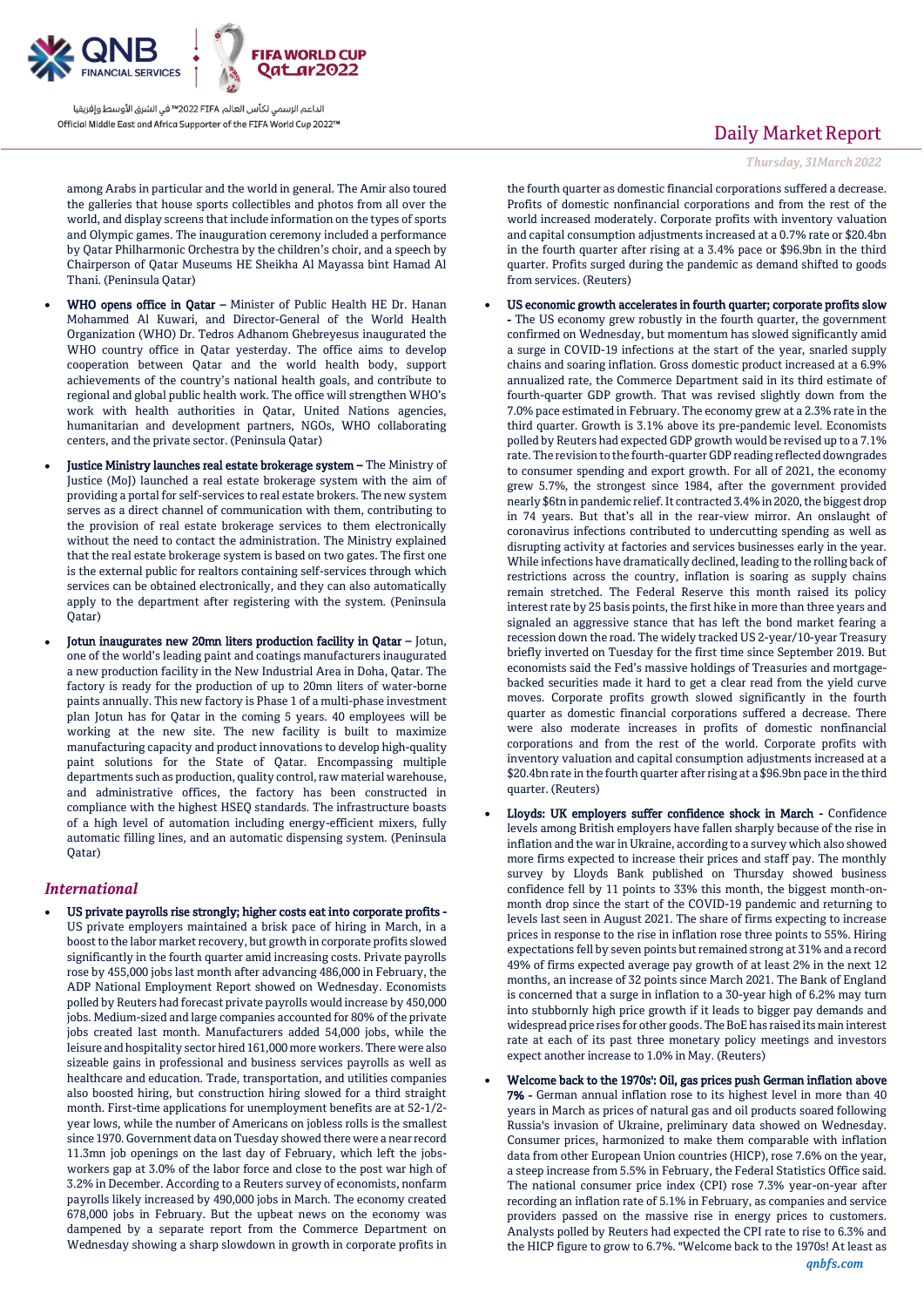

far as food, goods and energy prices are concerned," said Jens-Oliver Niklasch at Landesbank Baden-Wuerttemberg. Economists said the inflation problem was not unique to Germany. Spain, for example, reported an inflation rate of just under 10% for March earlier on Wednesday. "The ECB's mantra that inflation rates would be back to the ECB's target level of 2% from next year no longer works," Gitzel said. "For the first time since it was founded, the ECB is in danger of losing its credibility." Preliminary inflation data from the German states of Saxony, North-Rhine Westphalia, Bavaria, Hesse, Brandenburg and Baden-Wuerttemberg had suggested annual consumer price inflation (CPI) in a range between 7% and 8%, coming to an average of 7.54%. (Reuters)

- German inflation rises more than expected in March German annual inflation rose more than expected in March as prices of natural gas and mineral oil products soared after Russia's invasion of Ukraine, preliminary data showed on Wednesday. Consumer prices, harmonized to make them comparable with inflation data from other European Union countries (HICP), rose 7.6% on the year after 5.5% in February, the Federal Statistics Office said. The national consumer price index (CPI) rose 7.3% year on year after an inflation rate of 5.1% in February. A similarly high inflation rate in Germany was last recorded in autumn 1981, when mineral oil prices had jumped as a consequence of the first Gulf war, the statistics office said. Analysts polled by Reuters had expected the CPI rate to rise to 6.3% and the HICP figure to grow to 6.7%. (Reuters)
- China's factory, services sectors slump together for first time since 2020 Activity in China's factory and services sectors swung into negative territory in March, an official survey showed on Thursday, contracting simultaneously for the first time since the peak of the country's COVID-19 outbreak in 2020. The official manufacturing Purchasing Managers' Index (PMI) fell to 49.5 from 50.2 in February, the National Bureau of Statistics (NBS) said, while the non-manufacturing PMI eased to 48.4 from 51.6 in February. The last time both PMI indexes simultaneously were below the 50-point mark that separates contraction from growth was in February 2020, when China was grappling with the initial outbreak of the new coronavirus. The world's second-largest economy revved up in the first two months of 2022, with some key indicators blowing past expectations. But it is now at risk of slowing sharply as authorities restrict production and mobility in many cities, including Shanghai and Shenzhen, to stamp out a rash of COVID outbreaks. "Recently, clusters of epidemic outbreaks have occurred in many places in China and coupled with a significant increase in global geopolitical instability, production and operation of Chinese enterprises have been affected," said Zhao Qinghe, senior NBS statistician. The falls below the 50-point threshold clearly shows the overall level of China's economic activity has declined, Zhao said in a statement accompanying the data release. Shanghai's COVID-19 lockdown has roiled auto production in recent days as two major suppliers joined Tesla in shutting plants to comply with measures to control the spread of the coronavirus. "PMI weakened as the Omicron outbreaks in many Chinese cities led to lockdowns and disruption of industrial production," said Zhiwei Zhang, chief economist at Pinpoint Asset Management. "As the Shanghai lockdown only happened in late March, economic activities will likely slow further in April." Chinese Premier Li Keqiang this month announced a slower economic growth target of around 5.5% this year - which some analysts deemed to be ambitious, given the slump in the property market, weak consumption, and new COVID-19 outbreaks. To cushion the impact of new COVID-19 lockdowns, authorities have unveiled steps to support business, including rent exemptions for some small services sector firms. The central bank, which kept its benchmark interest rate for corporate and household lending unchanged in March, is expected to cut rates and lower reserve requirements for banks as downward economic pressures build, analysts say. China's official composite PMI, which combined manufacturing and services, stood at 48.8 in March compared with 51.2 in February. (Reuters)
- Japan's Feb factory output rises for first time in three months Japanese factories posted their first rise in output in three months in February as resilience in global demand led to a rebound in car production, a welcome sign for policymakers hoping to keep the country's fragile economic recovery on track. The increase, however, was smaller than market expectations, underscoring the lingering impact of supply chain bottlenecks and other risks such as surging costs of raw materials. Factory

## Daily Market Report

### *Thursday, 31March2022*

output rose 0.1% in February from the previous month, official data showed on Thursday, as growing production of cars and transport equipment offset a decline in chemicals. That meant output returned to growth after slipping 0.8% in January and 1.0% in December. The increase was weaker than a 0.5% gain forecast in a Reuters poll of economists. The outlook for the world's third-largest economy has weakened after energy and commodity prices soared following Russia's invasion of Ukraine last month. Prices for raw materials have surged, saddling exporters with higher input costs, while supply chain disruptions have increased. "The situation in Ukraine is likely to worsen the parts shortage further," said Takumi Tsunoda, senior economist at Shinkin Central Bank Research. "It feels like there's a risk the recovery in output will be delayed further." Japanese automakers and suppliers are also facing headwinds from coronavirus-related disruptions in China, the world's largest market. Thursday's data showed output of cars and other motor vehicles gained 10.9% from the previous month in February, rebounding after a sharp contraction in January as pressure from parts shortages eased. (Reuters)X

### *Regional*

- \$35bn in profits for Gulf banks in 2021 Profits of Gulf banks increased by 40% during 2021 to \$35bn, compared to \$25bn in 2020, according to a recent report by Kamco Invest. According to the report, profits remained below pre-pandemic levels of \$37bn in 2019. The company added in a recent report that the increase was wide-ranging on an annual basis during 2021 throughout the Gulf Cooperation Council countries, as the profits of Kuwaiti banks nearly doubled during the year to reach \$2.9bn. The listed Saudi and UAE banks also recorded good profit growth of 40.2% and 52.6% during 2021. As a result, the total return on equity for the banking sector reached its highest level in 7 quarterly periods, at 10.4% at the end of 2021, compared to 9.6% in the third quarter of 2021 and 8.1% at the end of 2020. Profit growth during the year was driven by an increase in gross profit in addition to a decrease in loan loss provisions. Total bank revenues increased by 6.9% to reach \$90.0 bn during 2021, which is among the highest rates ever. (Bloomberg)
- World Bank: The role of the Gulf states is vital in calming oil prices World Bank President David Malpass said today, Wednesday, that the oilproducing Gulf countries can play a vital role in calming oil and gas prices in the coming months. Several consuming countries urged the OPEC + group to increase production at a faster pace, with crude prices, which reached their highest levels since 2008 this month, at \$139 a barrel, according to Reuters. In a speech at the World Government Summit in Dubai, Malpass added: "We are witnessing a massive restructuring in the global oil markets, as the flexibility of Source to the Gulf Cooperation Council countries will play a vital role in calming prices in the coming months." The Gulf Cooperation Council includes Bahrain, Kuwait, Oman, Qatar, Saudi Arabia, and the United Arab Emirates. He explained that the GCC countries are ready to invest quickly in this area and help reduce prices at the level of the sector as a whole. (Bloomberg)
- MENA JV formed to simplify digital infrastructure business A new venture has been formed to provide digital infrastructure services in the Middle Eastern region and bridge high-speed connectivity infrastructure with data centers and exchange platforms. Alliance International Management (AIM) along with Amsterdam Internet Exchange BV (AMS-IX), Bahrain National Holding Company (BNH), Gulf Bridge International (GBI), GCC Interconnection Authority (GCCIA), Gulf Data Hub (GDH), Gulfnet Communications Company (B Online) and Nuetel Communications (Nuetel), have signed a memorandum of understanding to create the joint venture. The new venture has been named Alliance Networks and is slated for launch in the near future. Alliance Networks seeks to simplify the digital infrastructure business by providing a concise offering that unifies connectivity to data centers and internet exchange services across hubs in the Middle East specifically in the Gulf with interconnected data center and internet exchange platform solutions. (Zawya)
- SPA: Saudi Arabia deposits \$5bn in Egypt's central bank Saudi Arabia has deposited \$5bn in Egypt's central bank, the Saudi state news agency reported on Wednesday, as the Egyptian economy faces new economic pressures as a result of the war in Ukraine. On March 21 Egypt devalued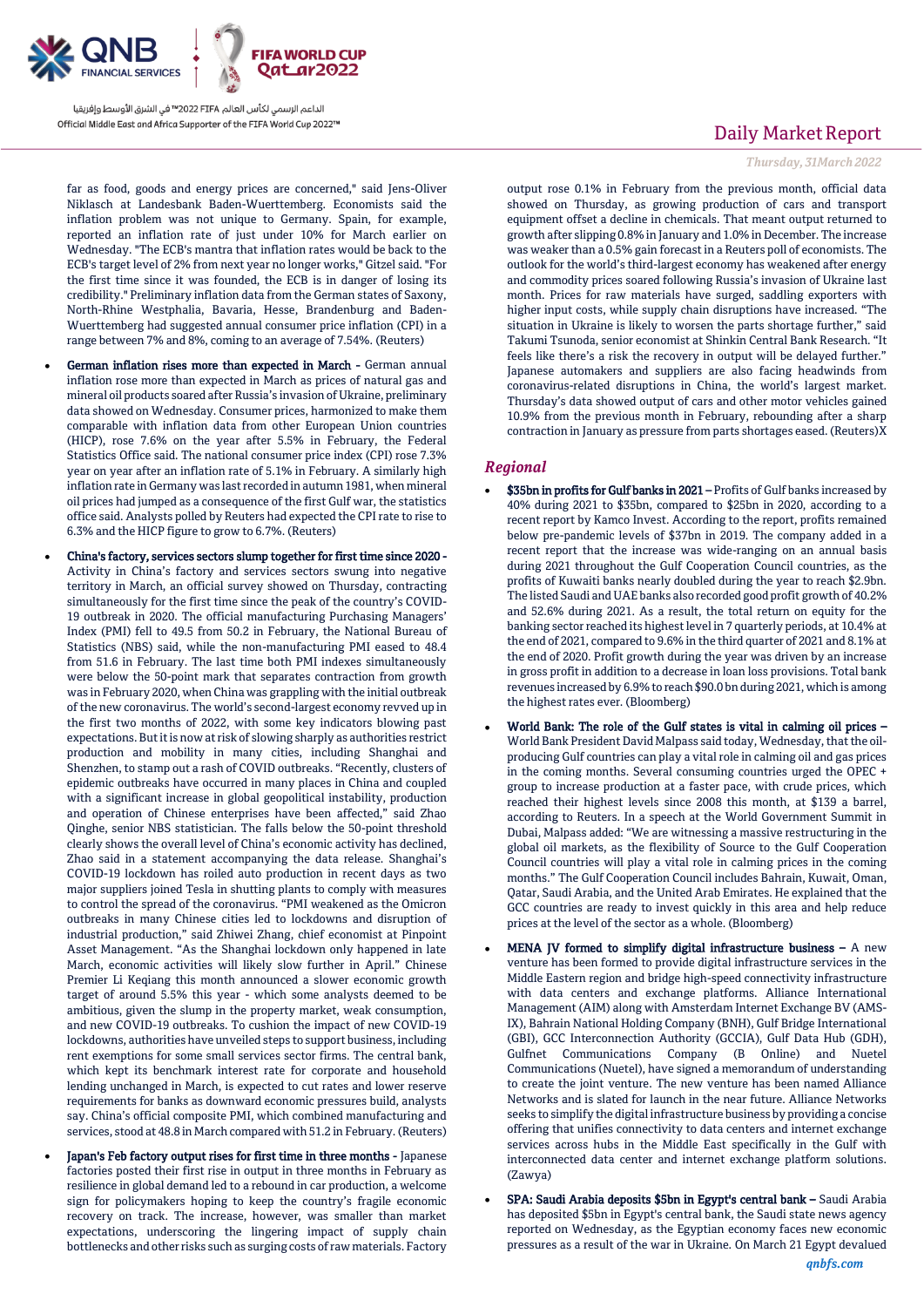

its currency by around 14% after investors had pulled billions of dollars out of Egyptian treasury markets. Saudi Arabia said in October it had deposited \$3bn with Egypt's central bank and extended the term of another \$2.3bn in previous deposits. The new deposit would bring the total to \$10.3bn. (Zawya)

- Saudi Arabia's FDI inflows hit \$19.3bn last year thanks to the Aramco pipeline deal – Net foreign direct investment (FDI) in Saudi Arabia surged to a total of \$19.3bn in 2021, a more than two-fold increase year-on-year, thanks mainly to the Aramco pipeline deal in the second quarter that contributed \$12.4bn, according to new data released by Invest Saudi. The Kingdom's Investment Ministry issued more than 3,300 new foreign investment licenses in the second half of 2021, a more than threefold increase from the same period in 2020, an investment report said. (Zawya)
- Ongoing Ukraine war 'may hit Saudi construction spending' The inflationary trend in construction materials is set to continue amid the ongoing Russia-Ukraine war as these two countries are together the second-largest steel exporters globally, said a report by Al Rajhi Capital, one of the leading asset managers in Saudi Arabia, adding that this trend will also cap the cement demand. "In 2022, we expect construction activity to be impacted by increasing commodity prices. As of March 28, the Bloomberg commodity price index has increased by 126% YTD," it stated in its review. Citing the data from World Steel Association, Al Rajhi Capital said the prices of aluminum and steel have increased by 28% and 17% respectively and this in turn is likely to impact construction spending in Saudi Arabia, "with mega and giga project execution, likely to be cautious." The cement sales volume for 2021 has been flat at 2020 levels, while the kingdom operated at an average capacity utilization of 75% and a clinker inventory of 8 months, it noted. (Zawya)
- BlackRock on hunt for Gulf infrastructure deals BlackRock Inc, the world's biggest money manager, is seeking more infrastructure deals in Saudi Arabia and the Gulf region and is also looking to invest in private companies in the region, an executive said. The US group, which manages more than \$10tn in assets, recently led a consortium purchase of a \$15.5bn stake in Saudi Aramco's gas pipelines company, having taken a stake in Abu Dhabi energy company ADNOC's pipeline assets a couple of years earlier. "We're looking at many of those types of opportunities," Stephen Cohen, head of BlackRock's Europe, Middle East and Africa division, told Reuters. (Zawya)
- Al Marri: FDI pivotal in stimulating economic growth The UAE has all ecosystems that support investments and is among the top 20 preferred destinations for foreign direct investment (FDI) in the world, participants at the Annual Investment Meeting (AIM) heard on Tuesday. With FDI flow increasing by four percent YoY, the UAE has set an example by combating every challenge and turning it into an opportunity. The nation has developed its economic sectors to achieve qualitative shifts to a newer and more sustainable economic model, cementing itself as one of the top global economies in the world, speakers said on the opening day of AIM 2022 which hosted the participation of more than 174 countries. (Zawya)
- Salama records lower profits in 2021; dividends proposed The net profits attributable to the shareholders of Islamic Arab Insurance Company (Salama) decreased to AED 40.05mn in 2021, compared to AED 149.36mn in 2020, according to the company's consolidated financials for the year ended 31 December 2021. The company's net underwriting income retreated to AED 161.37mn in 2021 from AED 166.59mn in the earlier year. The basic and diluted earnings per share (EPS) settled at AED 0.03 last year, versus AED 0.12 in 2020. The company's board has recommended a cash dividend distribution of 3 fils per share for 2021. Meanwhile, the company incurred accumulated losses of AED 371.67mn as of 2021, representing 30.72% of the capital. (Zawya)
- Mohammed Bin Rashid Innovation Fund deepens entrepreneurial ties at Expo 2020 Dubai – The Mohammed Bin Rashid Innovation Fund (MBRIF), an initiative launched by the UAE Ministry of Finance to support innovation in the UAE, established stronger ties with entrepreneurs and investors during UAE Innovates 2022 at Expo 2020 Dubai. Senior figures from the Fund met with potential entrepreneurs and innovators to explore closer investment opportunities across technology, transportation,

## Daily Market Report

*Thursday, 31March2022*

education, health, water, renewable energy, and space. It provided an opportunity for innovation-minded talent to seek closer collaboration with MBRIF. (Zawya)

- Dubai's DEWA says increases IPO size to 17%, could raise as much as \$5.7bn - Dubai Electricity and Water Authority (DEWA) more than doubled the size of its initial public offering (IPO) on Tuesday, meaning it could raise as much as \$5.7bn in the region's biggest IPO since Saudi Aramco's record share sale. The state utility firm said it got approval from the stock market regulator to increase the size of its deal from a float of 6.5% to 17%, equivalent to 8.5bn shares. DEWA said it increased the size of the tranche reserved for institutional investors from 5.9% to up to 16.4%, while the tranches for retail investors and employees will remain the same. Of the total 17%, about 7% will be reserved for new strategic investors whose shares will be subject to a lock up period between 180 and 365 days. The company did not disclose the names of those investors. Last week, the company set an indicative price range for its IPO, between 2.25 Dirhams (\$0.6126) and 2.48 Dirhams. (Reuters)
- Dubai Financial and Energy Exchange cooperate to develop diversified financial products – The Dubai Financial Market and the Dubai Mercantile Exchange signed a cooperation agreement that provides a general framework aimed at diversifying investment opportunities through joint development of new financial products that meet the needs of the huge and diversified investor base in the Dubai Financial Market, which exceeds 852,000 investors. A statement said that the new initiative reflects the firm commitment of the two exchanges to coordinate efforts to implement the strategy to develop financial markets in Dubai. (Bloomberg)
- WGS 2022: Dubai on track with major renewable energy projects, says Al Tayer – Dubai is on track to diversify its sources of energy production, according to Saeed Al Tayer, MD & CEO of DEWA. "We are working on the implementation of major projects to diversify the sources of energy production," said Al Tayer during the World Government Summit. "In Dubai, we have a clear roadmap for the energy sector in accordance with the Dubai Clean Energy Strategy 2050 and the carbon neutrality strategy of Dubai 2050 to provide 100% of the energy production capacity from clean energy sources," he added. Last October, UAE announced a strategic initiative to achieve climate neutrality by 2050, thus becoming the first country in the Middle East and North Africa region to launch such a plan in climate action. The country has been chosen to host COP 28 in 2023. (Bloomberg)
- Al Falasi: The UAE has adopted flexible and open trade policies that support the facilitation and development of international trade - His Excellency Dr. Ahmed bin Abdullah Humaid Belhoul Al Falasi, Minister of State for Entrepreneurship and Small and Medium Enterprises, affirmed that the United Arab Emirates, thanks to the vision and directives of its wise leadership, has adopted open trade policies in accordance with free market mechanisms and trade facilitation, including It enhances its economic and commercial competitiveness in global markets. This came during the fourth session of reviewing the trade policy of the UAE at the headquarters of the World Trade Organization, which was recently held in Geneva. The first day of the meetings was opened by His Excellency Ambassador Angel Rodrigues, Head of the Trade Policy Review Body, who gave a presentation on the developments, achievements and economic projects accomplished by the UAE since the last session in 2016. He also emphasized the state's contribution and continued support for the multilateral trading system. (Bloomberg)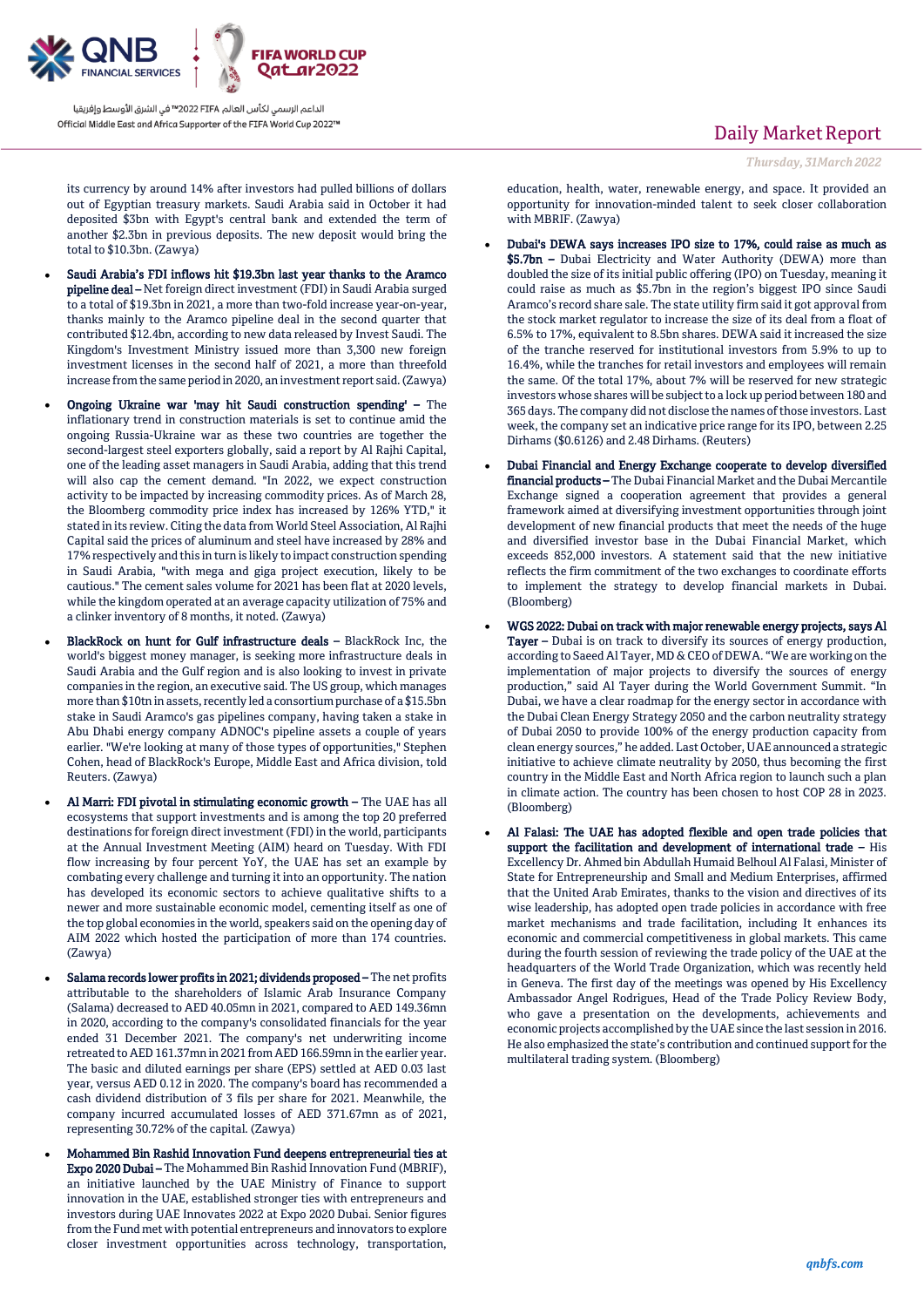

# Daily Market Report

*Thursday, 31March2022*

## *Rebased Performance*



# *Daily Index Performance*



*Source: Bloomberg*

| <b>Asset/Currency Performance</b>                        | Close ( \$) | 1D%   | WTD%   | YTD%  |  |  |
|----------------------------------------------------------|-------------|-------|--------|-------|--|--|
| Gold/Ounce                                               | 1,919.43    | (0.2) | (2.0)  | 4.9   |  |  |
| Silver/Ounce                                             | 24.77       | (0.4) | (3.0)  | 6.3   |  |  |
| Crude Oil (Brent)/Barrel (FM Future)                     | 110.23      | (2.0) | (8.6)  | 41.7  |  |  |
| Crude Oil (WTI)/Barrel (FM Future)                       | 104.24      | (1.6) | (8.5)  | 38.6  |  |  |
| Natural Gas (Henry Hub)/MMBtu                            | 5.32        | (2.0) | (2.4)  | 45.4  |  |  |
| LPG Propane (Arab Gulf)/Ton                              | 140.13      | (0.4) | (6.1)  | 24.8  |  |  |
| LPG Butane (Arab Gulf)/Ton                               | 155.13      | (2.0) | (10.3) | 11.4  |  |  |
| Euro                                                     | 1.11        | 0.9   | 0.9    | (2.5) |  |  |
| Yen                                                      | 122.88      | (0.8) | 0.7    | 6.8   |  |  |
| GBP                                                      | 1.31        | 0.0   | (0.7)  | (3.2) |  |  |
| <b>CHF</b>                                               | 1.07        | 0.4   | (0.0)  | (2.0) |  |  |
| AUD                                                      | 0.75        | 0.3   | (0.1)  | 3.4   |  |  |
| <b>USD Index</b>                                         | 98.40       | (0.7) | (0.4)  | 2.9   |  |  |
| RUB''                                                    | 118.69      | 0.0   | 0.0    | 58.9  |  |  |
| <b>BRL</b>                                               | 0.21        | 0.1   | (0.3)  | 17.1  |  |  |
| Source: Bloomberg (#Marbet was closed on March 30, 2022) |             |       |        |       |  |  |

*Source: Bloomberg ( #Market was closed on March 30, 2022)*

| <b>Global Indices Performance</b> | Close       | 1D%*  | WTD%* | YTD%*  |
|-----------------------------------|-------------|-------|-------|--------|
| <b>MSCI</b> World Index           | 3,110.81    | 1.6   | 2.0   | (3.7)  |
| DJ Industrial                     | 35,294.19   | 1.0   | 1.2   | (2.9)  |
| <b>S&amp;P 500</b>                | 4,631.60    | 1.2   | 1.9   | (2.8)  |
| NASDAQ 100                        | 14,619.64   | 1.8   | 3.2   | (6.6)  |
| STOXX 600                         | 462.09      | 2.5   | 2.7   | (7.8)  |
| <b>DAX</b>                        | 14,820.33   | 3.6   | 4.4   | (8.6)  |
| <b>FTSE 100</b>                   | 7,537.25    | 0.8   | (0.1) | (1.3)  |
| <b>CAC 40</b>                     | 6,792.16    | 3.9   | 4.5   | (7.6)  |
| Nikkei                            | 28,252.42   | 1.7   | (0.1) | (7.9)  |
| <b>MSCI EM</b>                    | 1,136.45    | 1.0   | 1.0   | (7.8)  |
| <b>SHANGHAI SE Composite</b>      | 3,203.94    | (0.2) | (0.2) | (12.1) |
| <b>HANG SENG</b>                  | 21,927.63   | 1.1   | 2.4   | (6.6)  |
| <b>BSE SENSEX</b>                 | 57,943.65   | 1.3   | 2.0   | (1.9)  |
| Bovespa                           | 1,20,014.17 | 1.3   | 0.8   | 33.5   |
| <b>RTS</b>                        | 881.59      | 7.1   | 6.3   | (44.8) |

*Source: Bloomberg (\*\$ adjusted returns)*